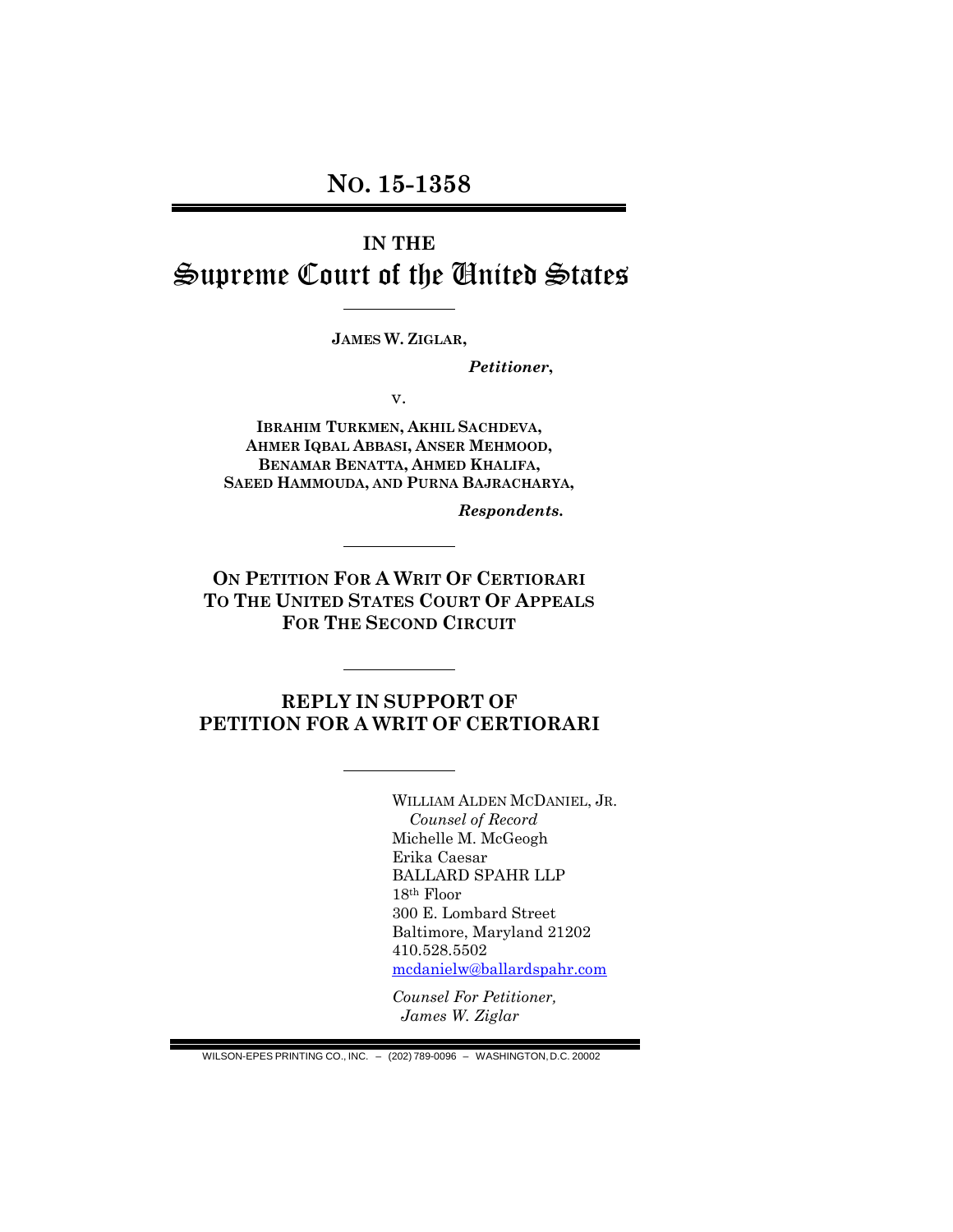# **TABLE OF CONTENTS**

|                                                                                        | Page |
|----------------------------------------------------------------------------------------|------|
| I. THE COURT OF APPEALS IMPROPERLY                                                     |      |
| II. IQBAL REQUIRES DISMISSAL OF RESPONDENTS'                                           |      |
| <b>III. THE COURT OF APPEALS IMPROPERLY DENIED</b><br>MR. ZIGLAR QUALIFIED IMMUNITY 11 |      |
|                                                                                        |      |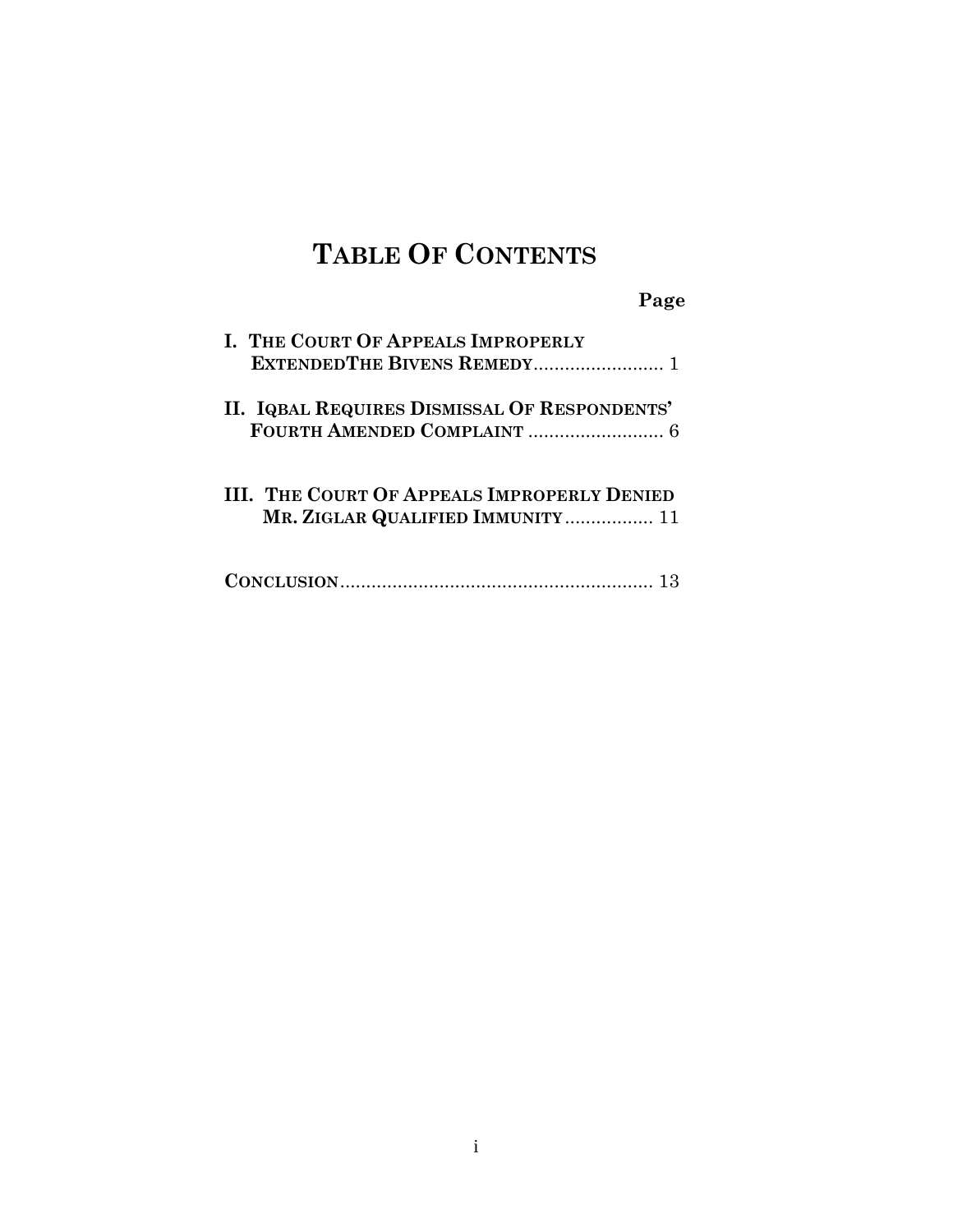## **TABLE OF AUTHORITIES**

## **Page(s)**

### **CASES:**

| Ashcroft v. Iqbal,                                                         |
|----------------------------------------------------------------------------|
| Bell Atlantic Corp. v.] Twombly,                                           |
| Bivens v. Six Unknown, Named Agents of the<br>Federal Bureau of Narcotics, |
| Brosseau v. Haugen,                                                        |
| Bush v. Lucas,                                                             |
| Chappell v. Wallace,                                                       |
| Correctional Services Corp. v. Malesko,                                    |
| Davis v. Passman,                                                          |
| Feres v. United States,                                                    |
| Malley v. Briggs,                                                          |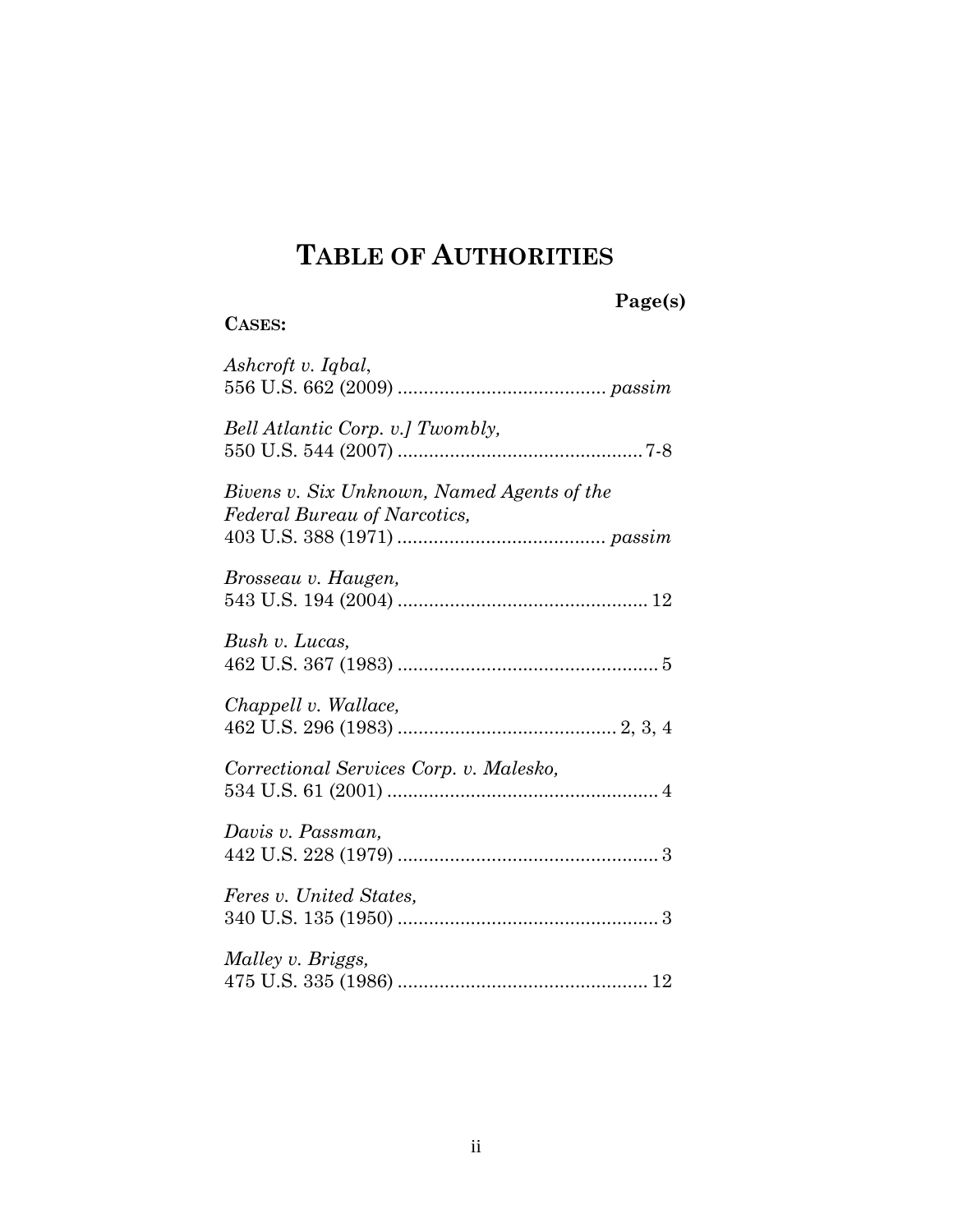| Minneci v. Pollard,               |
|-----------------------------------|
| Saucier v. Katz,                  |
| Statutes:                         |
|                                   |
| <b>Constitutional Provisions:</b> |
|                                   |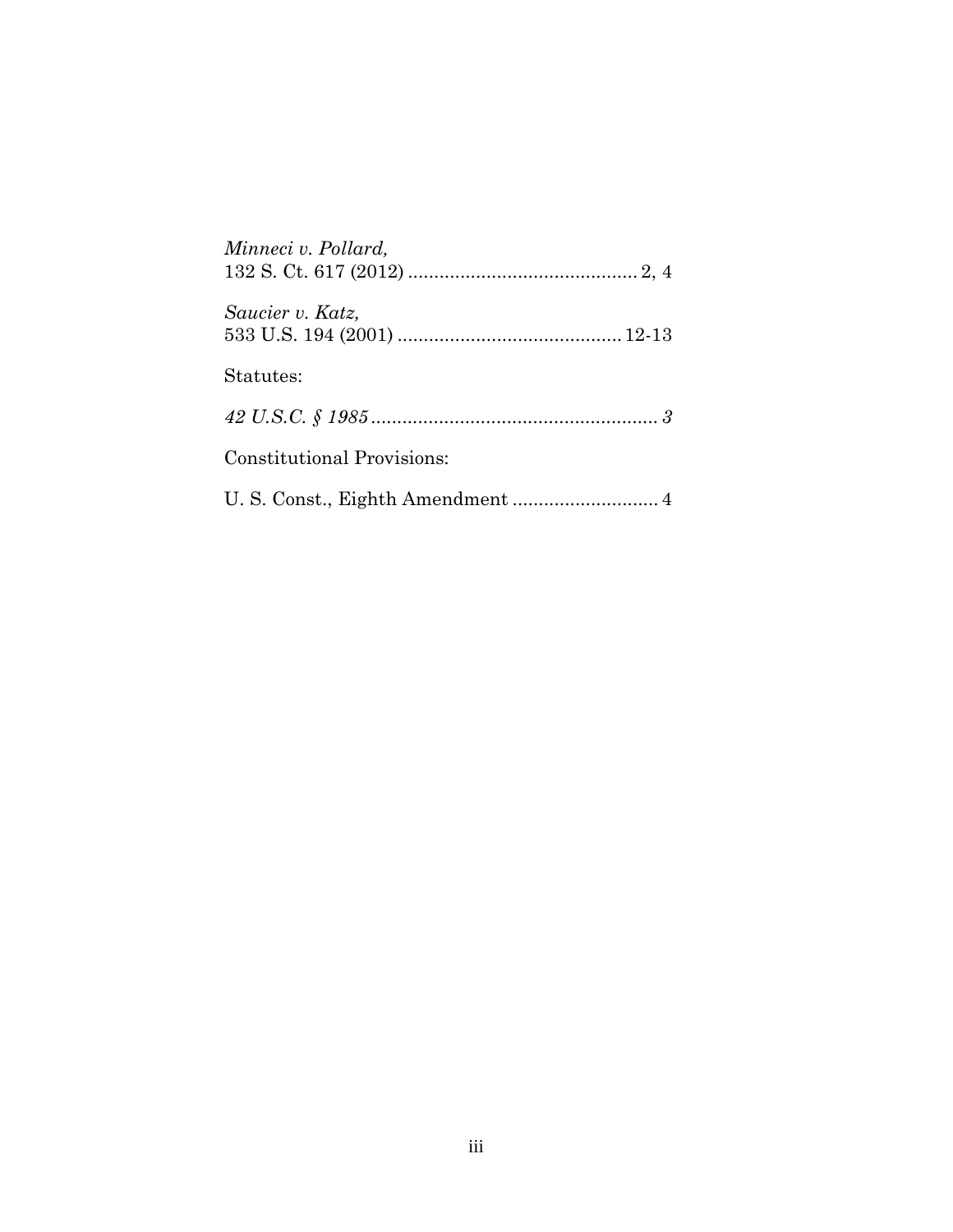### **IN THE** Supreme Court of the United States

**JAMES W. ZIGLAR,**

*Petitioner***,**

v.

**IBRAHIM TURKMEN, AKHIL SACHDEVA, AHMER IQBAL ABBASI, ANSER MEHMOOD, BENAMAR BENATTA, AHMED KHALIFA, SAEED HAMMOUDA, AND PURNA BAJRACHARYA,**

*Respondents***.**

**ON PETITION FOR A WRIT OF CERTIORARI TO THE UNITED STATES COURT OF APPEALS FOR THE SECOND CIRCUIT**

### **REPLY IN SUPPORT OF PETITION FOR A WRIT OF CERTIORARI**

### **I. THE COURT OF APPEALS IMPROPERLY EXTENDED THE BIVENS REMEDY**

Looked at from a sufficiently high level of abstraction, a mouse shares the same "context" with an elephant: each is in the kingdom animalia, the phylum chordata, the subphylum vertebrata, and the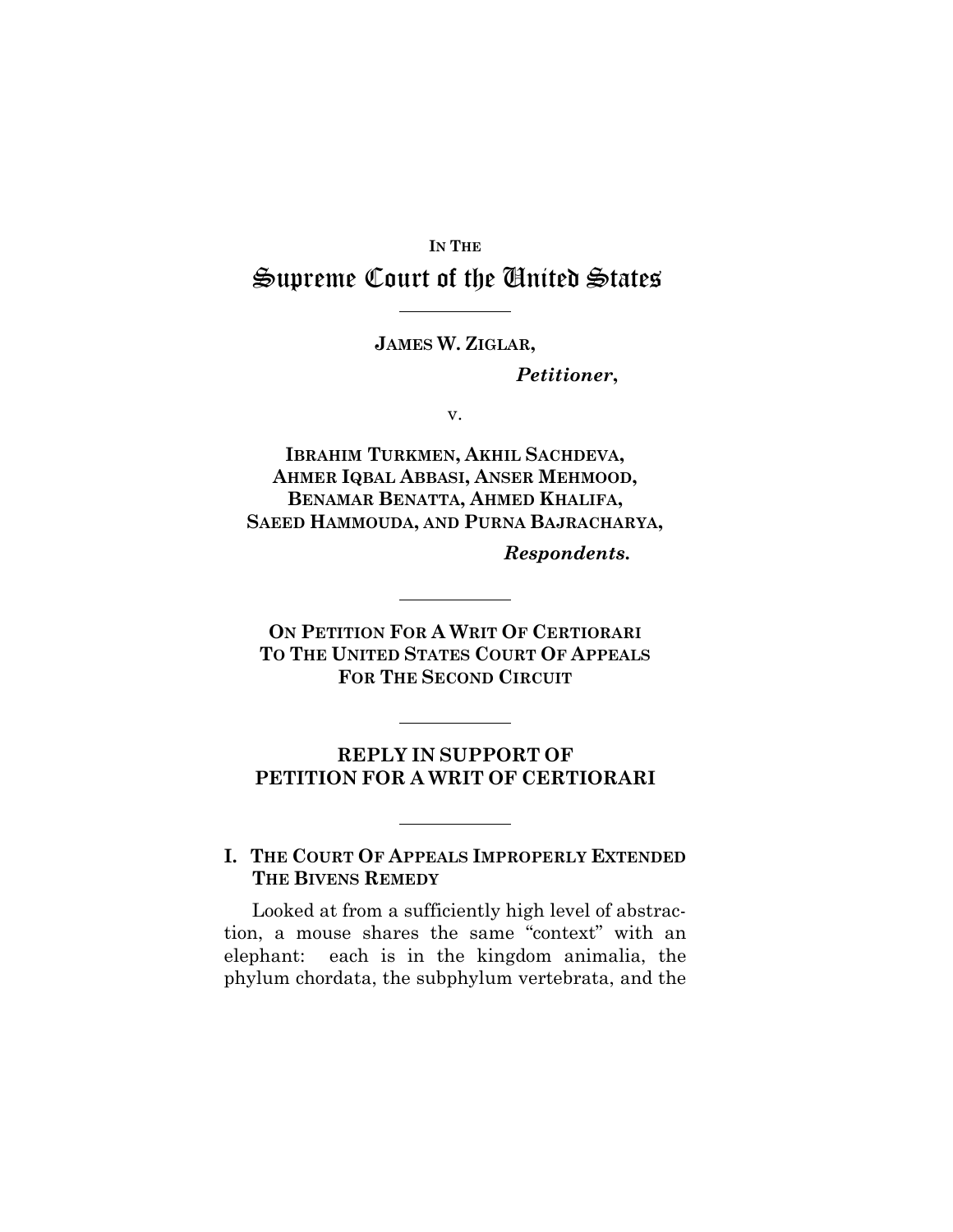class mammalia. But no one seeking to determine whether these two animals truly share the same relevant "context" would analyze the situation at that level of abstraction: to do so would be to miss that relevant context entirely. In the same fashion, Respondents ask this Court to countenance the Panel Opinion's examination of context for purposes of implying a remedy under *Bivens v. Six Unknown, Named Agents of the Federal Bureau of Narcotics,*  403 U.S. 388 (1971), at a level of abstraction that is far too high.

Respondents' Brief in Opposition urges the same abstract and mechanistic approach to the *Bivens*  issue that the Panel Opinion employed, focusing too narrowly on what the Panel Opinion called the "mechanism of injury" to analyze the *Bivens* claim in its proper context. Respondents strain to harmonize their wooden approach with this Court's decisions in *Chappell v. Wallace,* 462 U.S. 296 (1983), and *Minneci v. Pollard,* 132 S. Ct. 617 (2012). As to *Chappell,* they assert that it denied a remedy under *Bivens* because it involved a "novel mechanism of injury," that "mechanism" being "the military chain of command." Brief in Opposition, at 16.

But the "military chain of command" does not constitute a "mechanism of injury." The "mechanism" by which the defendants allegedly violated the plaintiffs' rights in *Chappell* consisted of straightforward employment discrimination on account of race. The plaintiffs there comprised five enlisted Navy men who sued several officers of the vessel on which they served. 462 U.S. at 297. Plaintiffs "alleged that because of their minority race [the officers] failed to assign them desirable duties,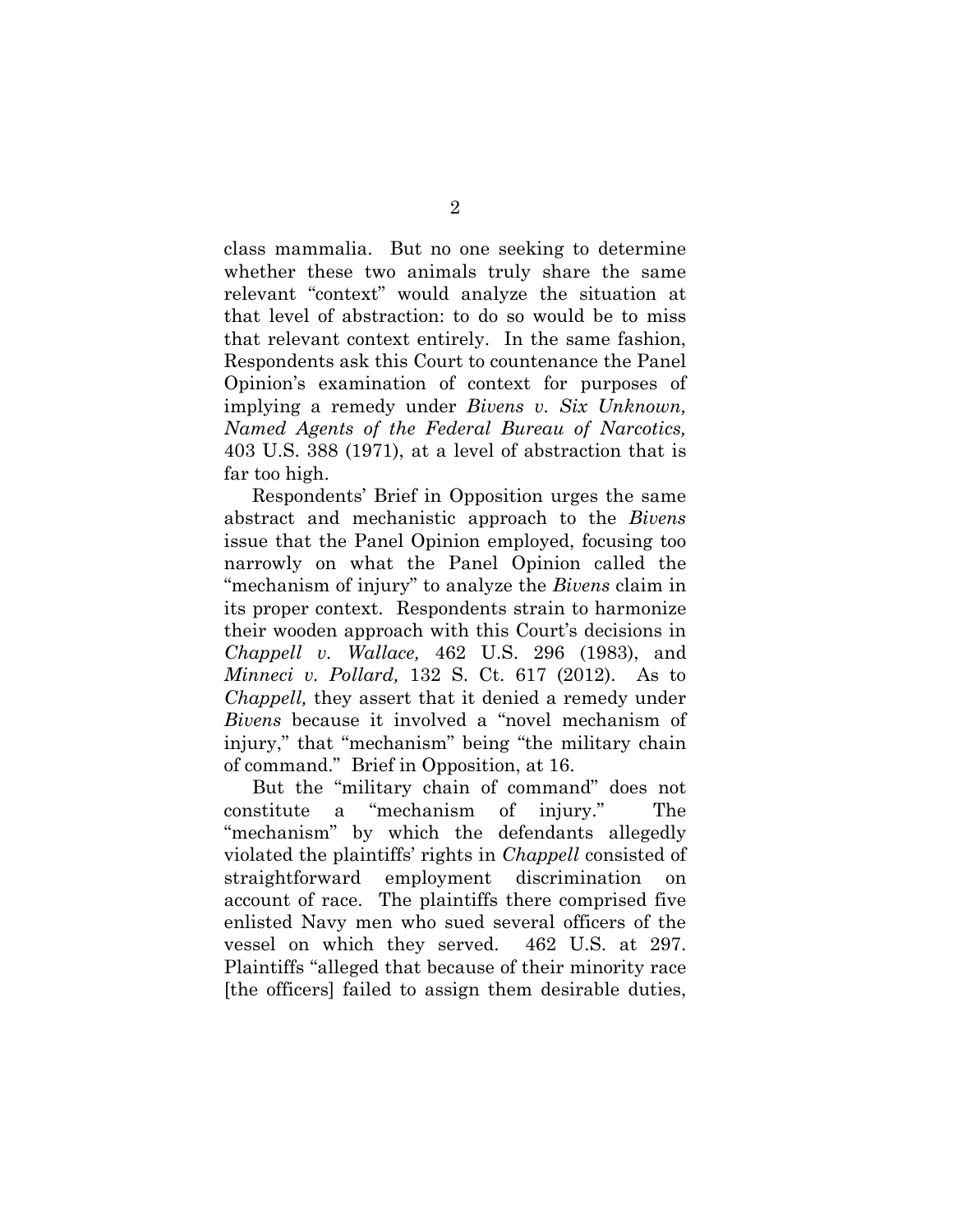threatened them, gave them low performance evaluations, and imposed penalties of unusual severity." *Ibid.* That is *how* the *Chappell* plaintiffs alleged that the officers had injured their rights, the "mechanism of injury," as it were. It was this "mechanism" of employment discrimination on account of race that they alleged "deprived [them] of [their] rights under the Constitution and laws of the United States, including the right not to be discriminated against because of [their] race, color or previous condition of servitude," and that stated a claim for "a conspiracy among [the officers] to deprive them of rights in violation of [42 U.S.C. §](https://1.next.westlaw.com/Link/Document/FullText?findType=L&pubNum=1000546&cite=42USCAS1985&originatingDoc=Ia09ab3a19c9a11d993e6d35cc61aab4a&refType=LQ&originationContext=document&transitionType=DocumentItem&contextData=(sc.UserEnteredCitation))  [1985.](https://1.next.westlaw.com/Link/Document/FullText?findType=L&pubNum=1000546&cite=42USCAS1985&originatingDoc=Ia09ab3a19c9a11d993e6d35cc61aab4a&refType=LQ&originationContext=document&transitionType=DocumentItem&contextData=(sc.UserEnteredCitation))" *Ibid.* (internal quotation marks and citation omitted).

*Chappell* denied the plaintiffs a remedy under *Bivens,* but not because the "mechanism of injury" was "novel." It was not: in *Davis v. Passman,* 442 U.S. 228 (1979), the Court had recognized a remedy under *Bivens* for a claim of employment discrimination against a government defendant (a Member of Congress). Indeed, the Court recognized that the "mechanism of injury" in *Chappell* was common in litigation in the civilian world, stating that it would analyze the issue before it as being whether to extend the *Bivens* " 'remedy to one sustaining "incident to [military] service" what under other circumstances would be an actionable wrong.' " 462 U.S. at 299 (quoting *Feres v. United States,* 340 U.S. 135, 138 (1950)). ("*Feres* guides our analysis" of whether to extend to members of the armed forces "the type of non-statutory damage remedy recognized in *Bivens.*" *Ibid.*). Following *Feres,* the Court found that the overall context of the claim, injury sustained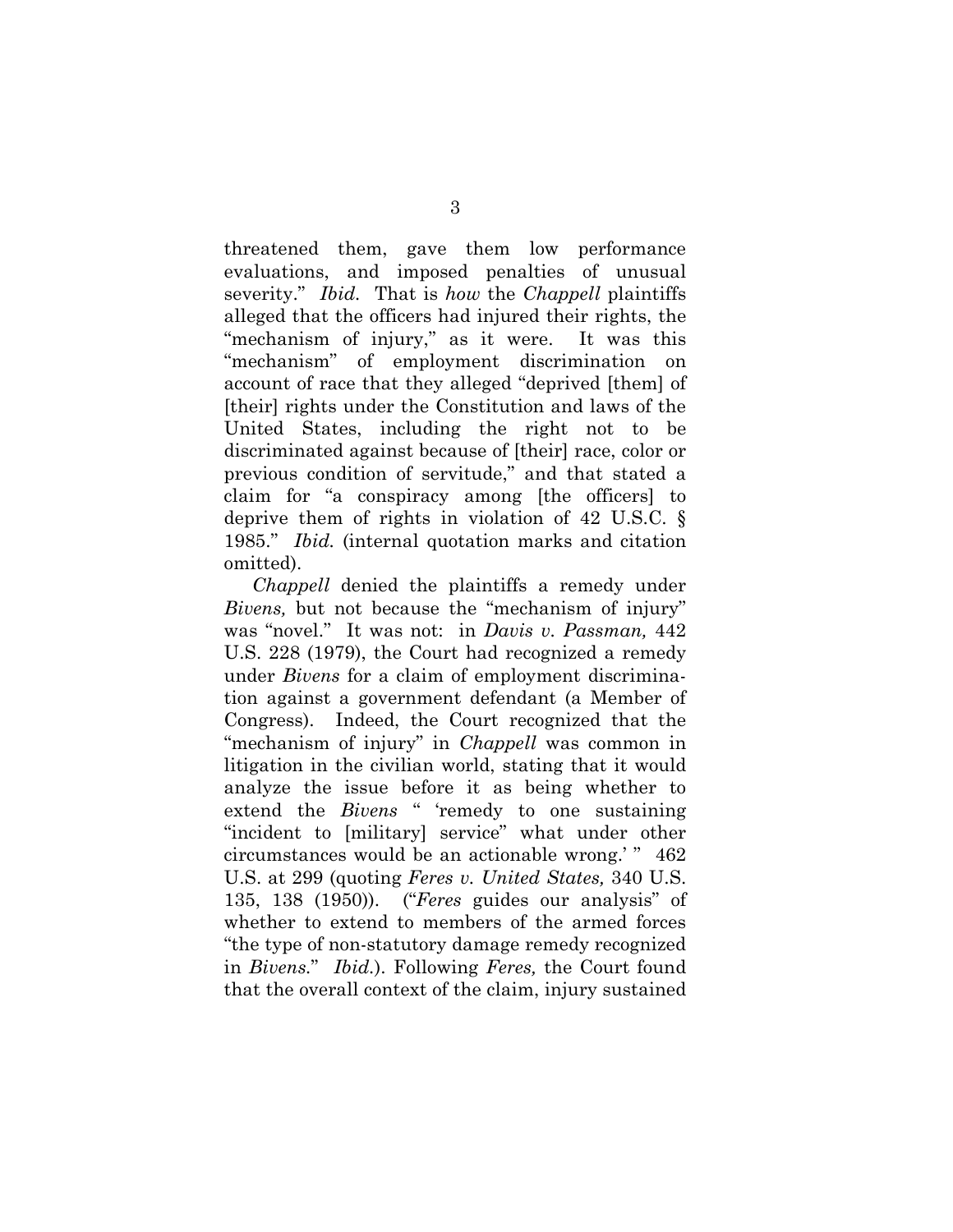"incident to military service," required it to deny a remedy under *Bivens* even though the "mechanism of injury," employment discrimination, "under other circumstances"—that is, in another context—"would be an actionable wrong." 462 U.S. at 299 (internal quotation marks omitted).

Respondents reach in the same way to distinguish *Minneci v. Pollard,* again arguing that the Court denied a *Bivens* remedy in that case because the "mechanism of injury" was "novel," this time because it "involve[d] private prison employee[s]." Brief in Opposition, at 16. The plaintiff in *Minneci* had claimed that the staff at the privately-operated prison where he was serving his sentence had injured his rights under the Eighth Amendment when they denied him adequate medical care. 132 S. Ct. at 620-621. That denial of medical care constituted the "mechanism" by which the defendants had allegedly injured the plaintiff's constitutional rights in that case. The private prison setting in which that mechanism allegedly did so constituted the "context" of the claim, and the Court examined that context in detail, *id.* at 623-626, in determining that it "cannot imply a *Bivens*  remedy" in such a setting. *Id.* at 626.

Respondents' attempts to distinguish *Chappell*  and *Minneci* demonstrate that their mechanical application of the test used by the Panel Opinion identifying whether prior cases extending the *Bivens*  remedy have recognized the same "rights injured" and the same "mechanism of injury"—does not work to determine whether a given *Bivens* claim arises in a "new context or [against a] new category of defendants," *Correctional Services Corp. v. Malesko,*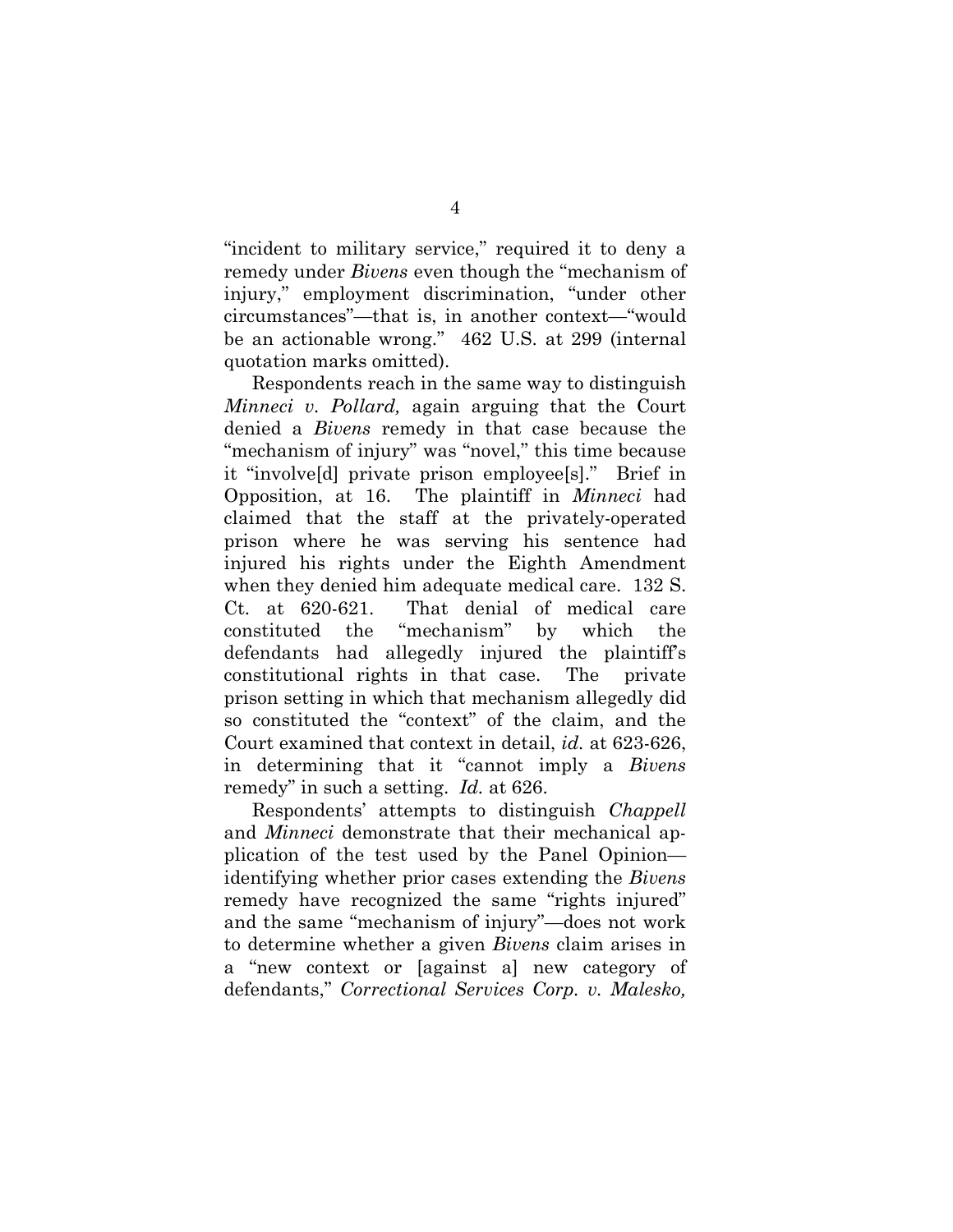534 U.S. 61, 68 (2001), and so requires consideration of whether "special factors" counsel against judicial implication of the remedy.

Like the Panel Opinion, Respondents' Brief in Opposition invokes "mechanism of injury" as a sort of talisman to divert analysis from the totality of the circumstances, and thus from the determination whether there exist "any special factors counselling hesitation before authorizing a new kind of federal litigation." *Bush v. Lucas,* 462 U.S. 367, 378 (1983). This Court's *Bivens* jurisprudence has eschewed such a narrow approach, and instead has looked broadly at the circumstances of each case to determine whether, taking into account all those circumstances. the *Bivens* claim has arisen in a new context. In taking the approach they have in this case, the Court of Appeals and Respondents have departed from this Court's *Bivens* jurisprudence.

Respondents also attempt to break down the context of this case into various factors, then examine each factor to conclude that it alone does not justify denying a *Bivens* remedy. Brief in Opposition, at 18-24 ("Immigration," "National Security," and "Policymak[ing]"). Analyzing each of these aspects of the context in isolation, Respondents argue that none of them alone suffices to show that the case arises in a new context.

For example, Respondents argue that the case does not involve immigration matters, but only "their mistreatment in custody, which had nothing to do with their immigration proceedings." *Id.* at 18. That views the context of this case with blinkers. Challenging Mr. Ziglar's actions in performing those duties surely implicates the manner in which the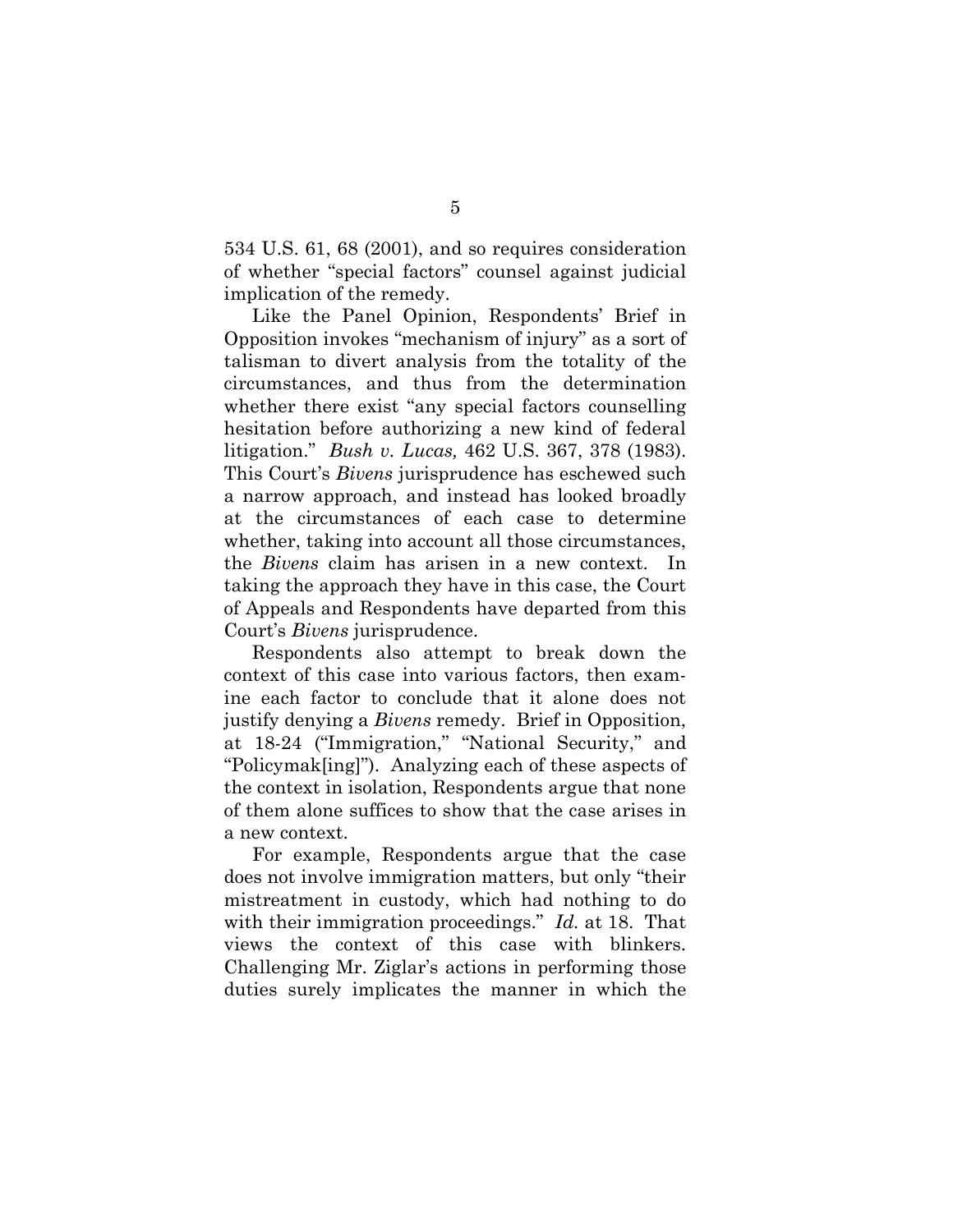Executive Branch carries out its responsibilities in enforcing the administering the immigration laws, including how it does so in a national emergency, a context where courts have deferred to the Executive Branch in large measure.

So, too, do the alleged actions of the DOJ Defendants at issue in this case implicate national security. Mr. Ziglar, like Mr. Ashcroft and Mr. Mueller, took the actions Respondents attribute to him in the context of discharging his responsibilities to keep the Nation safe in the immediate aftermath of 9/11. Respondents' argument regarding national security does not use blinkers: it wears a blindfold.

#### **II.** *IQBAL* **REQUIRES DISMISSAL OF RESPONDENTS' FOURTH AMENDED COMPLAINT**

Nothing in Respondents' Fourth Amended Complaint plausibly alleges that Mr. Ziglar (or the other DOJ Defendants) knew that the FBI's New York list was over-inclusive, or intended that any Respondent be held in restrictive conditions, or even knew about the conditions of confinement at the Metropolitan Detention Center.

But even assuming the Fourth Amended Complaint could be read to plausibly allege these matters, it cannot be read as plausibly alleging that it was more likely that Mr. Ziglar acted because of, and not in spite of, some discriminatory purpose. The factual averments of the Fourth Amended Complaint are, to say the least, consistent with an "obvious alternative explanation," *Iqbal,* 556 U.S. at 682 (internal quotation marks omitted), namely that whatever he is alleged to have done, Mr. Ziglar acted out of concern that persons illegally in the United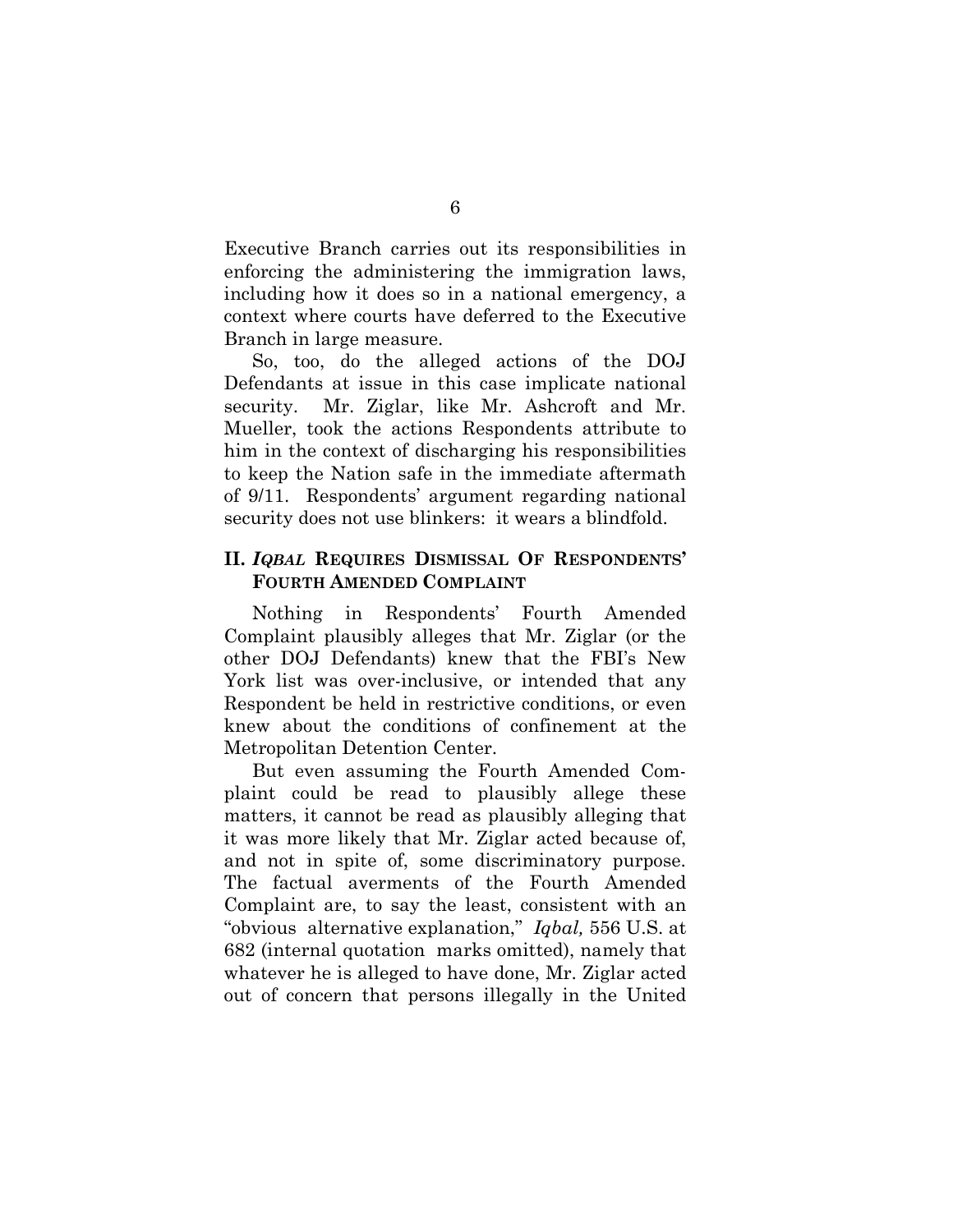States who had been lawfully arrested and detained in the 9/11 terrorist investigations, and "who had potential connections to those who committed terrorist acts," *ibid.,* could leave the country or engage in activities in furtherance of terrorist objectives if not detained in restrictive conditions until cleared. *Iqbal* so held on facts indistinguishable from those in this case, and the Court of Appeals erred in not following *Iqbal* here.

Respondents' Brief in Opposition concedes that *Iqbal* would require that Respondents' claims against the DOJ Defendants be dismissed, but for a solitary saving grace: Respondents argue that their latest pleading escapes the *Iqbal* fate solely because Respondents have added one additional factual averment, that is, the allegation that the DOJ Defendants " 'knew of and approved, [Respondents'] confinement under severe conditions' " even though those defendants also knew that " 'the government had no evidence linking [Respondents] to terrorist activity.' " Brief in Opposition, at 28 (quoting Panel Opinion, Pet. App. at 47a-48a (emphasis omitted)).[1](#page-10-0)

Respondents recognize that "[t]he problem in both [*Bell Atlantic Corp*. *v*.] *Twombly* [, 550 U.S. 544 (2007),] and *Iqbal* was that the plaintiffs had failed

 $\overline{a}$ 

<span id="page-10-0"></span><sup>1</sup> Respondents' Brief in Opposition cited to the Appendix To the Petition For A Writ Of Certiorari that Mr. Ashcroft and Mr. Mueller filed with their joint Petition For A Writ Of Certiorari in No. 15-1359. This Reply's citations to the Appendix refer to that same source.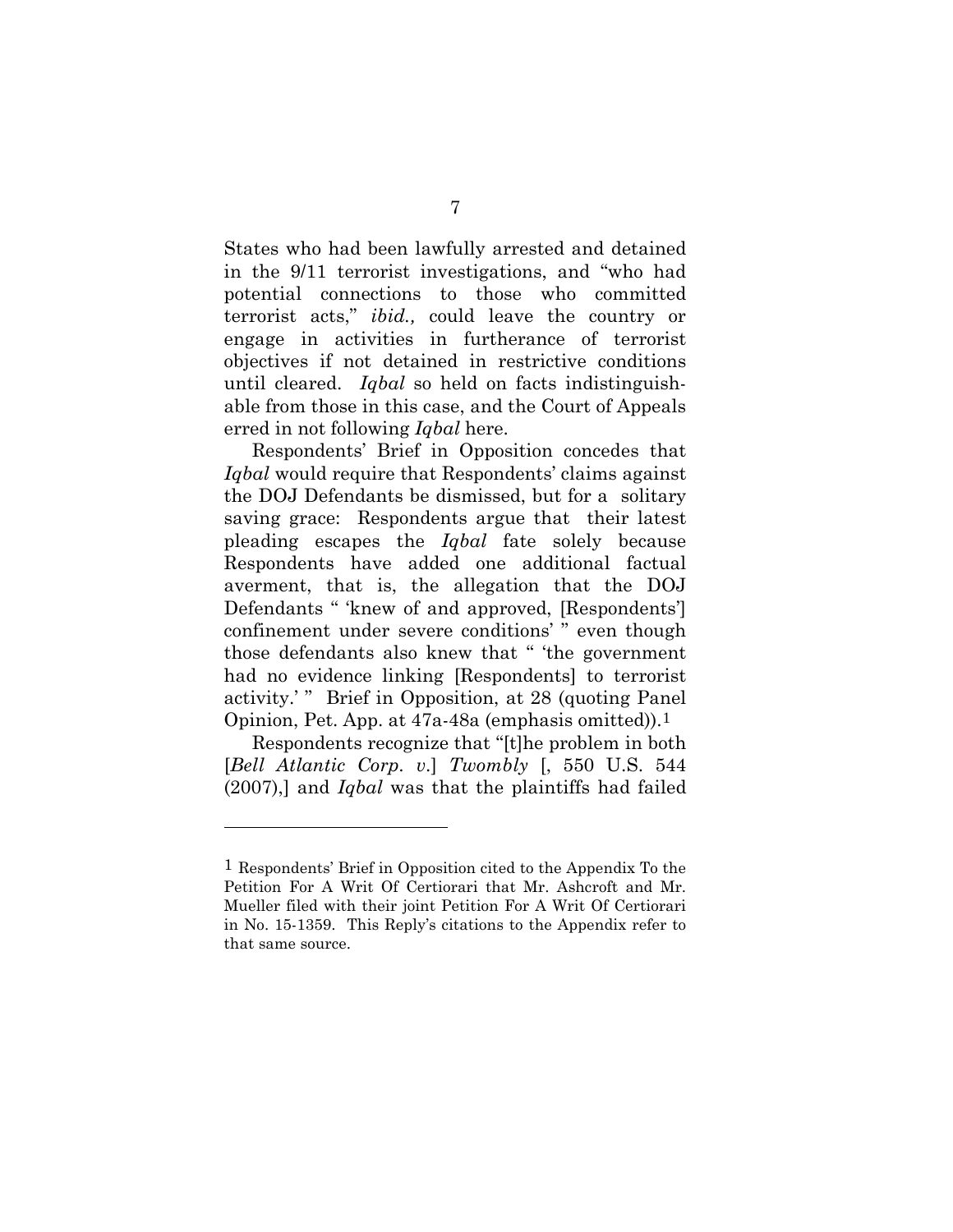to plead facts that would 'ten[d] to exclude' an alternative 'explanation for defendants' ' conduct." Brief in Opposition, at 27 (quoting *Twombly*, 550 U.S. at 552 (citation omitted by quoting brief)). Respondents also recognize that "[i]n *Iqbal*, the 'obvious alternative explanation' the plaintiff had not excluded was a 'nondiscriminatory intent to detain aliens who were illegally present in the United States and *who had potential connections to those who committed terrorist acts.*' " *Id.* at 27-28 (quoting *Iqbal*, 556 U.S. at 682 (emphasis added by quoting brief)).

Respondents claim their Fourth Amended Complaint has supplied what the *Iqbal* pleading lacked, that is, an allegation of "facts excluding that [obvious alternative] explanation." *Ibid*. They say this new saving allegation consists of the averment that Mr. Ziglar and the DOJ Defendants knew of and approved the confinement of Respondents under restrictive conditions despite " 'their knowledge that the government had *no evidence linking [Respondents] to terrorist activity.*' " *Id.* at 28 (quoting Panel Opinion, Pet. App. at 48a (emphasis added by quoting brief)).

Respondents' attempt to distinguish *Iqbal* thus rests on the premise that this single new allegation excludes the "obvious alternative explanation" that sank the pleading in *Iqbal,* that those defendants acted, not for discriminatory reasons, but to detain aliens illegally present in the United States " '*who had potential connections to those who committed terrorist acts.*' " *Id.* at 28 (quoting *Iqbal,* 556 U.S. at 682 (emphasis added by quoting brief)).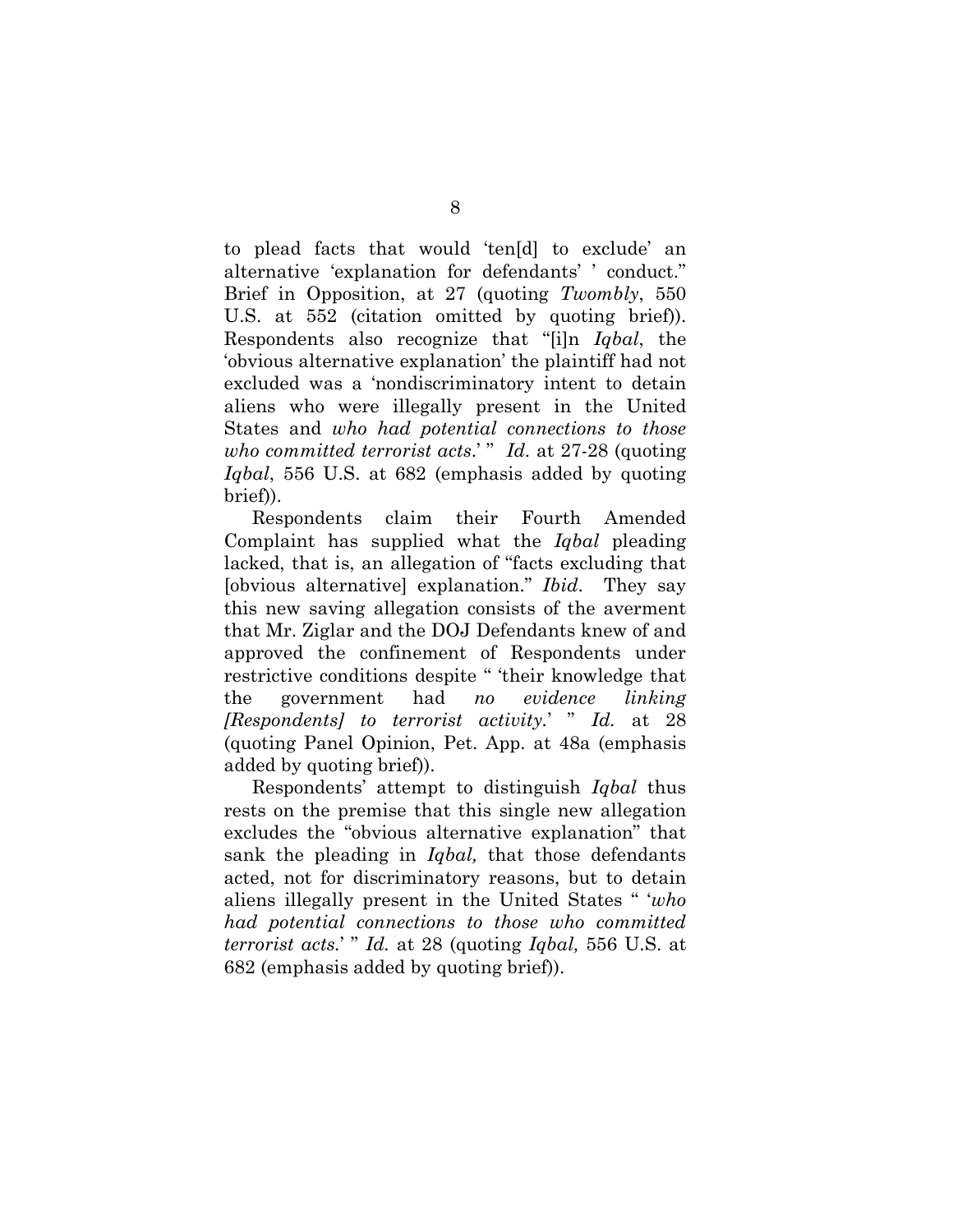But *Iqbal* did not identify the "obvious alternative explanation" as being that the DOJ Defendants acted to detain only aliens as to whom " 'the government had . . . *evidence linking [them] to terrorist activity.*' " *Id.* at 28 (quoting Panel Opinion, Pet. App. at 48a (emphasis added by quoting brief)). This Court in *Iqbal* said something materially different: it characterized that "obvious alternative explanation" as a "nondiscriminatory intent to detain aliens illegally present in the United States and *who had potential connections to those who committed terrorist acts*," *Iqbal,* 556 U.S. at 682 (emphasis added). That is not the same as requiring that the government have "evidence" in hand that "links" the detainees themselves "to terrorist activity."

The "alternative explanation" here is as "obvious" as it was in *Iqbal.* Even with knowledge that the government had no "evidence" linking Respondents themselves "to terrorist activity," it is just as likely that the DOJ Defendants here acted because Respondents—aliens illegally in the United States who had come to this country from the same geographical area and who had the same cultural background as the 9/11 terrorists, each of whom had been lawfully arrested on probable cause as part of the 9/11 investigations—also had the same "potential connections to those who committed terrorist acts" that this Court in *Iqbal* found sufficient to provide a nondiscriminatory basis for the detention there at issue.

As Judge Raggi's dissent observed, "the discrimination allegations [that *Iqbal*] deemed implausible in light of the more likely national security explanation for defendants' actions included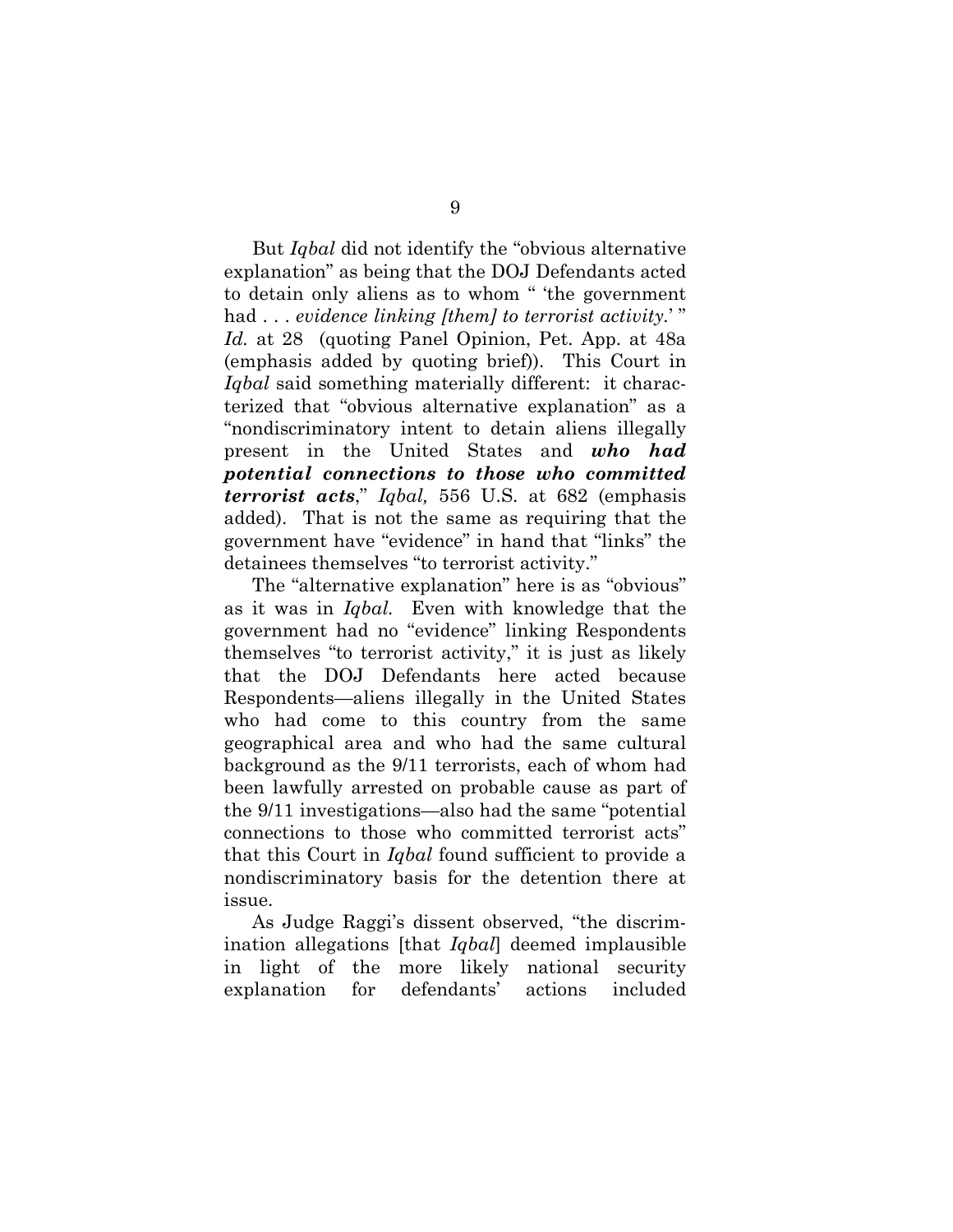assertions that the MDC Plaintiffs' restrictive confinement was not supported by 'any individual determination' that such restrictions were 'appropriate or should continue.' " Pet. App. at 155a (quoting *Iqbal* First Amended Complaint ¶ 97). For this reason, the dissent concluded, it could not be suggested that the Court in *Iqbal* "did not understand that plaintiffs were complaining of the lack of prior individualized suspicion," exactly as Respondents do here. *Ibid.*

*Iqbal* makes that clear. As in this case, the plaintiff's complaint in *Iqbal* "challenge[d] neither the constitutionality of his arrest nor his initial detention in the MDC." 556 U.S. at 682. As in this case, in *Iqbal* the plaintiff complained only that he had been discriminated against by being placed in the most restrictive conditions of confinement because of his race, religion, or natural origin. *Ibid.*  His "only factual allegation against [Mr. Ashcroft and Mr. Mueller] accuse[d] them of adopting a policy approving restrictive conditions of confinement for post-September-11 detainees until they were 'cleared' by the FBI." *Id.* at 683 (internal quotation marks omitted). And the "restrictive conditions" Mr. Iqbal alleged are the same as those Respondents here allege. *Id.* at 668.

Nothing in *Iqbal* suggests that when it subjected Mr. Iqbal to restrictive confinement " 'the government had [any] evidence linking [Mr. Iqbal] to terrorist activity.' " Brief in Opposition, at 28 (quoting Panel Opinion, Pet. App. at 48a) (emphasis omitted). To the contrary: this Court's opinion makes it clear that Mr. Iqbal had alleged that the government held him in " 'harsh conditions of confinement as a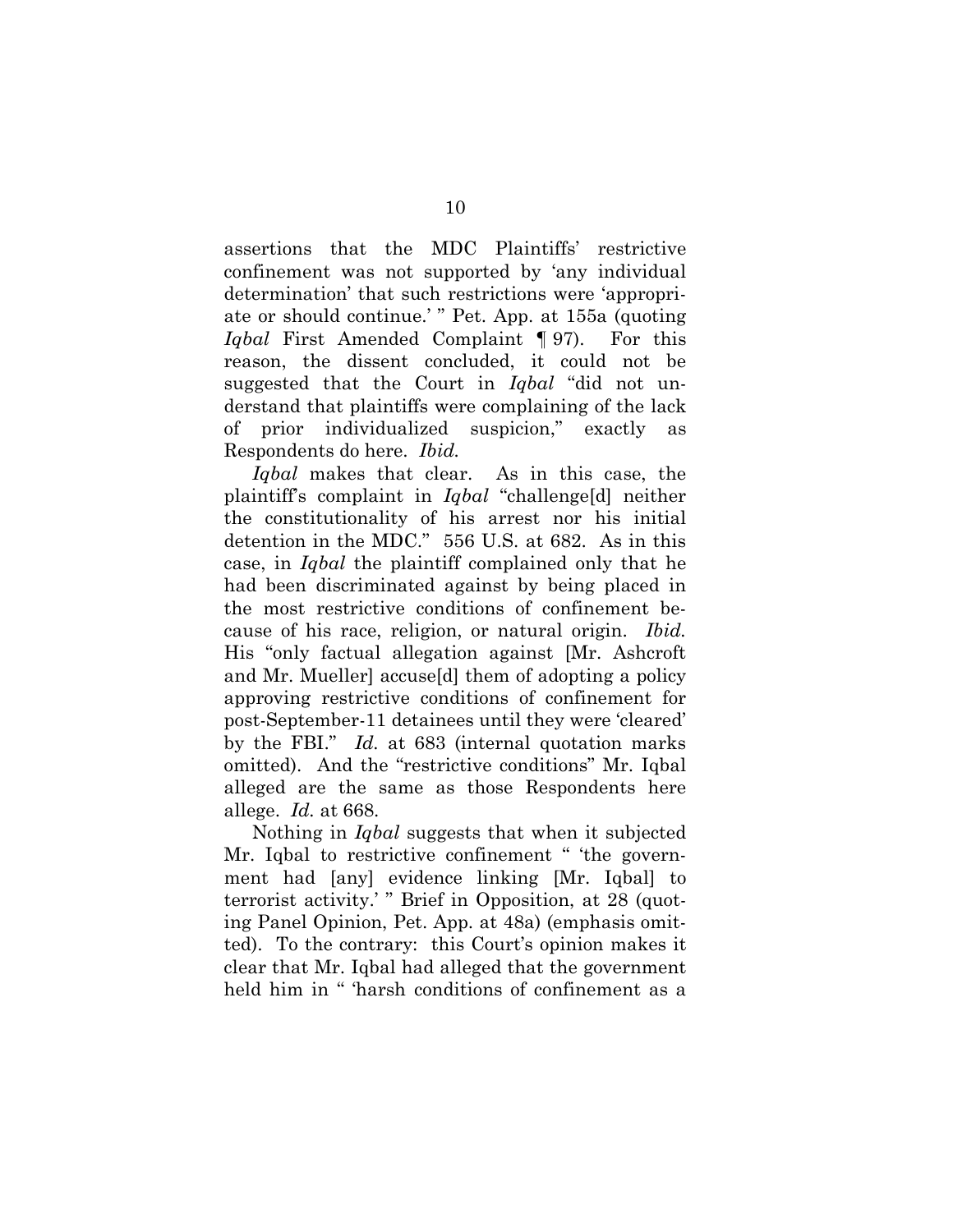matter of policy, *solely* on account of [his] religion, race, and/or national origin and *for no legitimate penological interest.*" 556 U.S. at 669 (internal quotation marks omitted) (emphasis added).

*Iqbal* held that while these allegations were consistent with purposeful discrimination, there existed an alternative explanation that rendered this claim of discriminatory purpose implausible. It found that the acts of Mr. Ashcroft and Mr. Mueller in *Iqbal* "were likely lawful and justified by [their] nondiscriminatory intent to detain aliens who were illegally present in the United States and who had potential connections to those who committed terrorist acts." *Id*. at 682. For that reason, this Court held that "discrimination [was] not a plausible conclusion." *Ibid.*

Nor is it a plausible conclusion here, and for the same reasons as in *Iqbal.* 

#### **III. THE COURT OF APPEALS IMPROPERLY DENIED MR. ZIGLAR QUALIFIED IMMUNITY**

As it did in addressing the *Bivens* issue, Respondents' Brief in Opposition tries to characterize the rights they contend were clearly established for qualified immunity purposes as abstractly as possible. They identify those rights as the right to be free from "deprivations of rights motivated by race, religion, ethnicity, or national origin," Brief in Opposition, at 31, and the "substantive due process right to be free from arbitrary or purposeless conditions of confinement—that is, conditions not reasonably related to any legitimate governmental objective." *Id.* at 32 (internal quotation marks omitted).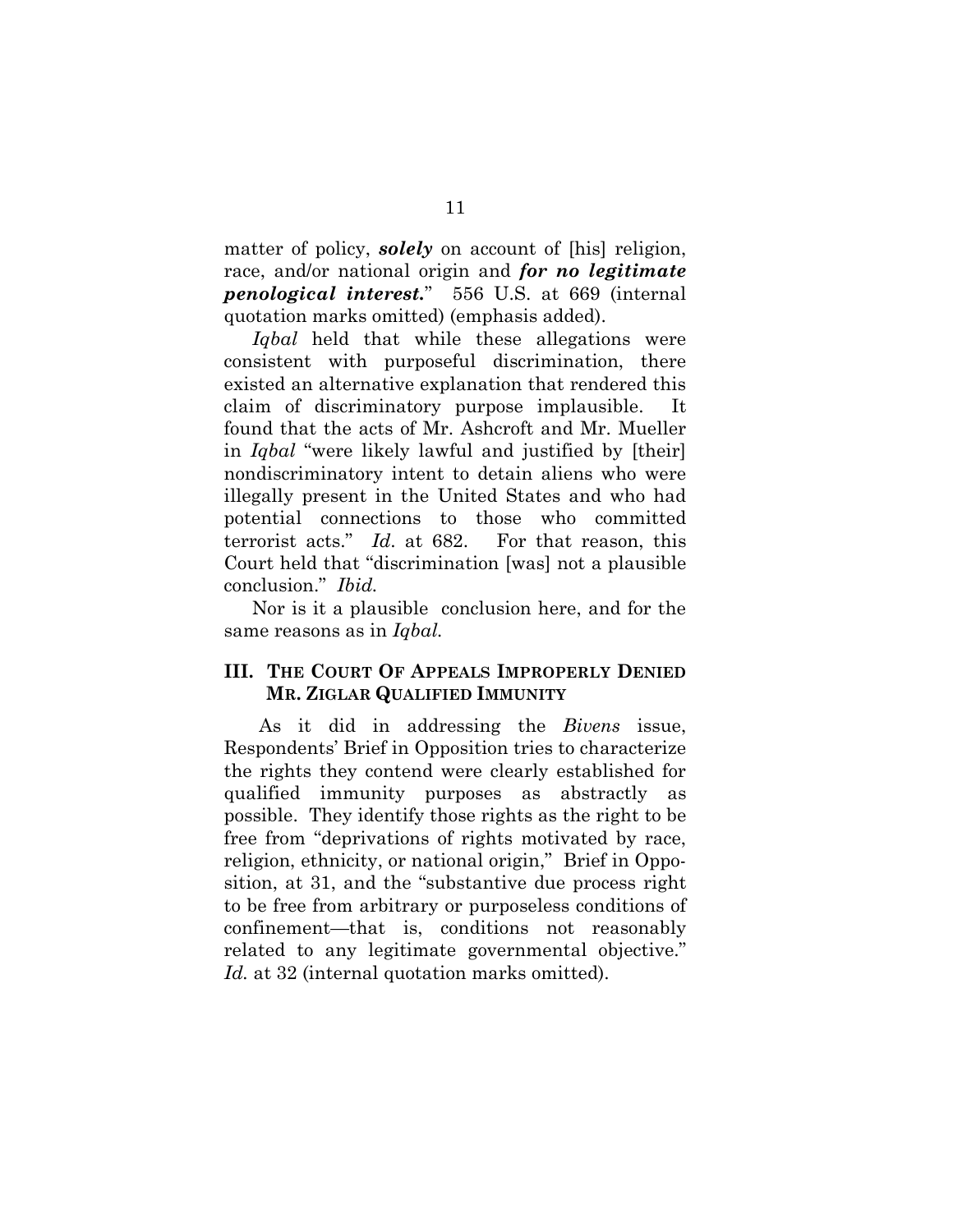Respondents sail too far above the facts of this case. They ignore "the *particular* conduct" of Mr. Ziglar (and the other DOJ Defendants) "in light of the *specific* context of this case." Pet. App. at 247a (emphasis in original). Here, just as in *Iqbal,* the "particular conduct" and the "specific context" sharpen the focus regarding qualified immunity: did Respondents have a clearly-established right to be free from restrictive confinement when they were in the United States illegally, the government had lawfully arrested and detained them in the course of its investigation of the terrorist attacks of 9/11, they shared many traits with the 9/11 terrorists (such as country of origin, religious affiliation, and cultural background), and they "*had potential connections to those who committed terrorist acts***"**?*Iqbal,*  556 U.S. at 682 (emphasis added).

When the enquiry is phrased this way, as it should be, it cannot be said that Respondents had a clearly-established right to be free from restrictive confinement such that only "the plainly incompetent or those who knowingly violate the law" would have so confined them. *Malley v. Briggs,* 475 U.S. 335, 341 (1986). Respondents' Brief in Opposition cites no case law that comes close to establishing the unlawfulness of Mr. Ziglar's alleged conduct. He is entitled to qualified immunity.

Nor should this Court defer resolution of this issue, as Respondents suggest. Brief in Opposition, at 35 (quoting *Brosseau v. Haugen,* 543 U.S. 194, 201 (2004)). The Court there did not question its holdings in cases such as *Saucier v. Katz,* 533 U.S. 194 (2001), that "[q]ualified immunity is an entitlement not to stand trial or face the other